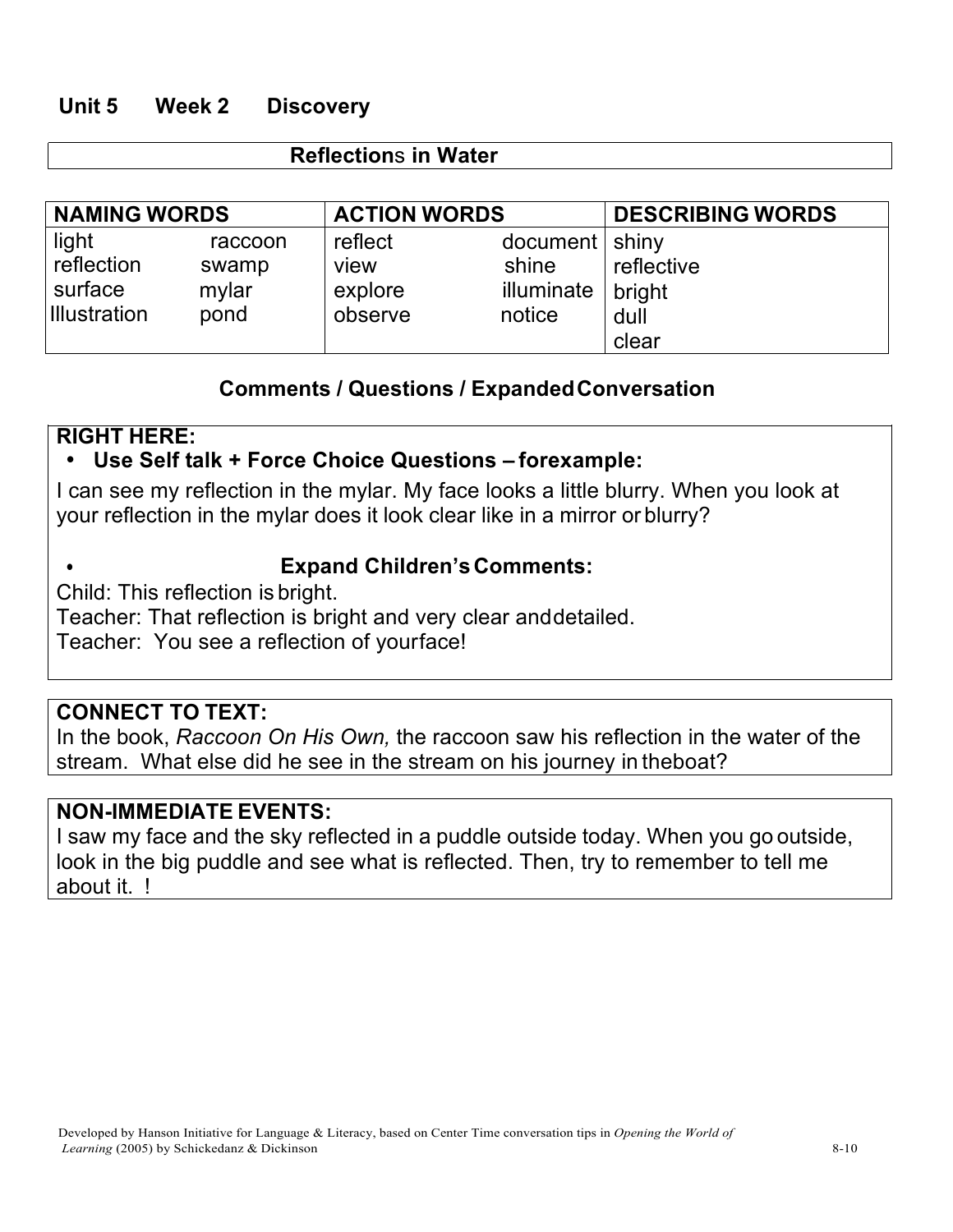# **Unit 5 Week 2 Puzzles andManipulatives**

### **Reflection Puzzles**

| <b>NAMING WORDS</b>                           | <b>ACTION WORDS</b>                                 |                                        | <b>DESCRIBING WORDS</b>                                          |
|-----------------------------------------------|-----------------------------------------------------|----------------------------------------|------------------------------------------------------------------|
| jigsaw puzzle<br>piece<br>reflection<br>image | fit<br>attach<br>match<br>emerge<br>rotate<br>solve | find<br>connect<br>complete<br>predict | color names<br>shape words<br>size words<br>similar<br>different |

## **Comments / Questions / ExpandedConversation**

#### **RIGHT HERE:**

#### • **Use Parallel talk + Prediction – forexample:**

You found the piece that fits and attached it. I see the picture starting toemerge. What reflection do you predict this willbe?

You are matching similar colors- red to red, grey to grey. That looks like a helpful technique for completing the puzzle.

**CONNECT TO TEXT** (Categorization and languagecomprehension)**:** In *Raccoon on His Own* and *Play With Me* there were reflections in water. What other sorts of reflections can we see in these puzzles?

## **NON-IMMEDIATE EVENTS:**

I have a puzzle table at my house. We always have a puzzle on the table to work on. What do you do for fun when you are not at school?

Developed by Hanson Initiative for Language & Literacy, based on Center Time conversation tips in *Opening the World of Learning* (2005) by Schickedanz & Dickinson 8-10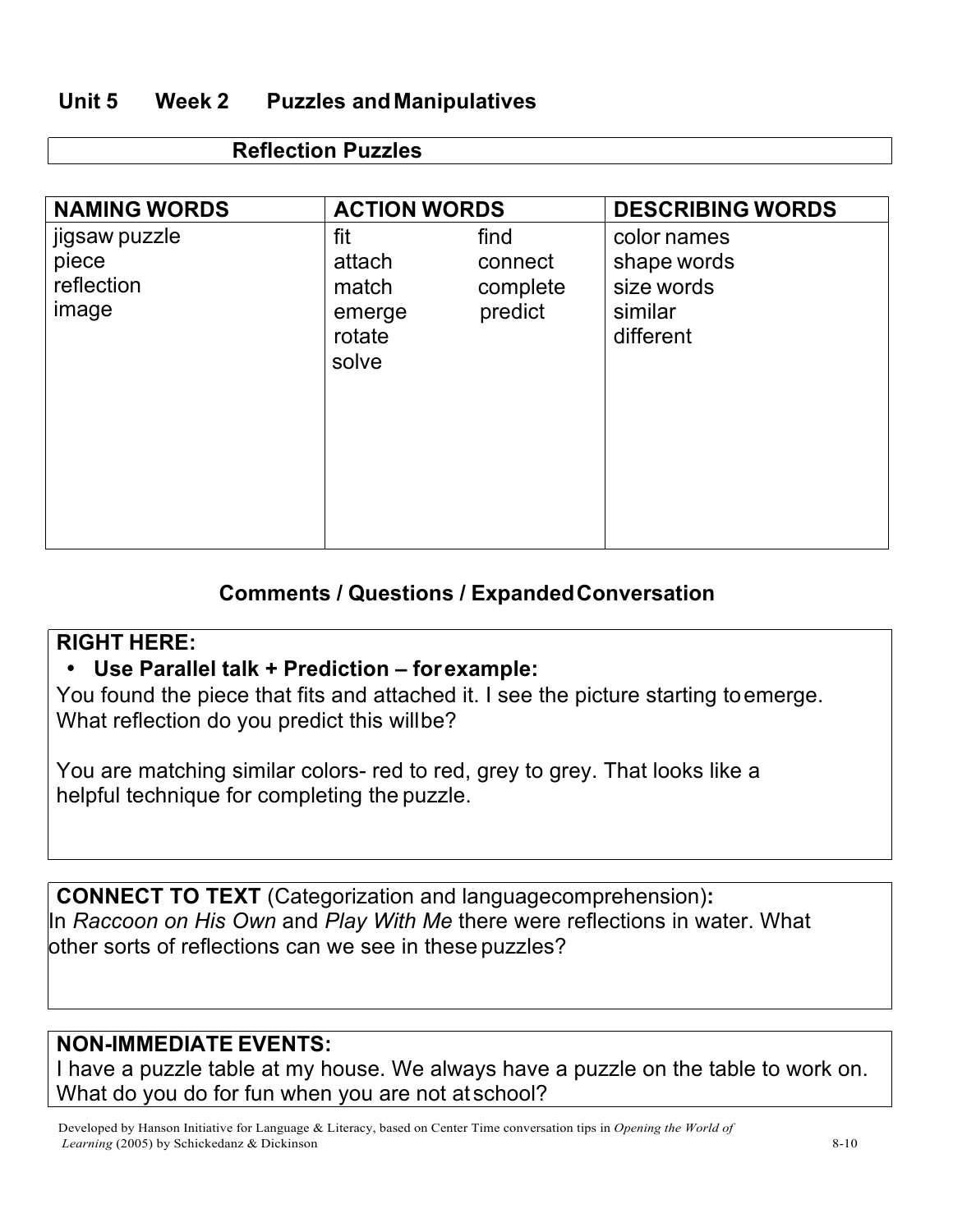# **Unit 5 Week 2 Blocks**

# **Mirror and Block Structures**

| <b>NAMING WORDS</b>                                                                       | <b>ACTION WORDS</b>                                                                                                                                                        | <b>DESCRIBING WORDS</b>                                                                                                                                                                                                                                                                      |
|-------------------------------------------------------------------------------------------|----------------------------------------------------------------------------------------------------------------------------------------------------------------------------|----------------------------------------------------------------------------------------------------------------------------------------------------------------------------------------------------------------------------------------------------------------------------------------------|
| reflection<br>light<br>surface<br>swamp<br>illustration<br>raccoon<br>structure<br>mirror | (present progressive andirregular<br>past tense)<br>building / built<br>making / made<br>falling / fell<br>breaking / broken<br>growing / grew<br>create<br>plan<br>sketch | (comparatives and superlatives)<br>big / bigger / biggest<br>tall / taller / tallest<br>high / higher / highest<br>long / longer / longest<br>strong / stronger / strongest<br>wide / wider / widest<br>thin / thinner / thinnest<br>thick / thicker / thickest<br>flat / flatter / flattest |

# **Comments / Questions / ExpandedConversation**

## **RIGHT HERE:**

# • **Use Parallel talk with a Focus on Morphology – forexample:**

You are building a tower. It is tall, now it is taller, now it is the tallest tower of all.You built the tallest tower in the blocktown.

# • **Use Self talk with a Focus on Morphology – forexample:**

I am making a house. It is going to have thick high walls and a wide flat roof. See, this house has the thickest, highest walls and the widest roof of all the houses inthis block town. Tell me about what you arebuilding.

# • **Use Morphological Expansions – forexample:**

Child: make a tower Teacher: You made a tower. Child: My tower is big. Teacher: Your tower is bigger and taller than the one you built before.

# **NON-IMMEDIATE EVENTS:**

Child: I falled down on the ice at myhouse. Teacher: You fell? You fell on the ice? I hope you didn't get hurt. Tell me more about what happened.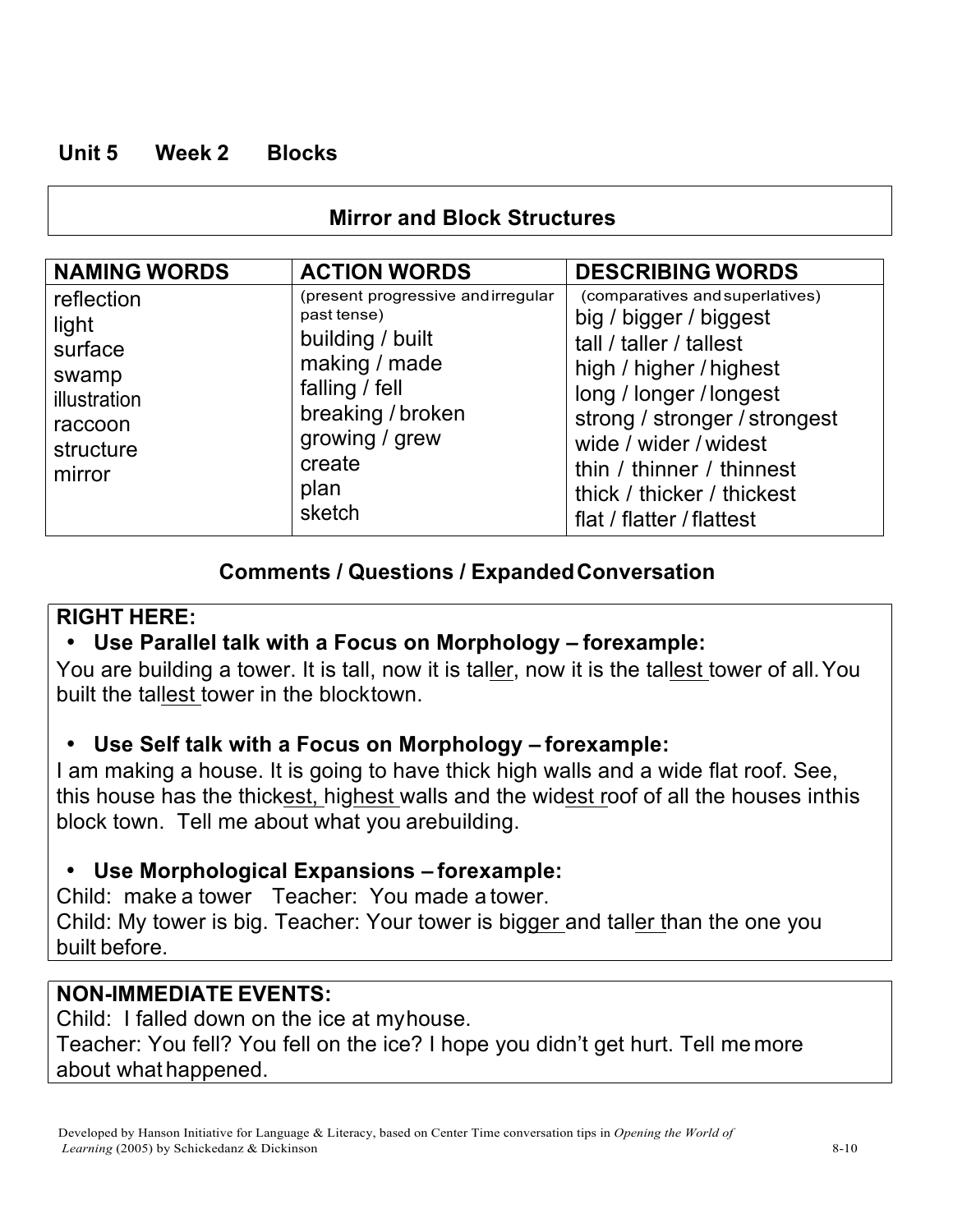## **Unit 5 Week 2 Library and Listening**

### **Researching Nocturnal Animals**

| <b>NAMING WORDS</b>                                       |               | <b>ACTION WORDS</b>                                     |         | <b>DESCRIBING WORDS</b> |
|-----------------------------------------------------------|---------------|---------------------------------------------------------|---------|-------------------------|
| researcher<br>data<br>information<br>zoologist<br>results | graph<br>fact | investigate<br>explore<br>revise<br>report<br>summarize | analyze | non-fiction             |

### **Comments /Questions /ExpandedConversation**

#### **RIGHT HERE:**

## • **Use Parallel Talk + Open Ended Question –forexample:**

I see that you are reading a book about bats. What are youlearning?

## • **Ask an Open Ended Question + Use Self Talk – forexample:**

What is something interesting about raccoons? I read in this book that raccoons sometimes wash their food before eating it.

## • **Use Self Talk + Open Ended Question –forexample:**

When I read this book about bats I had a lot of questions. I wonder what else I could do to find out more information about bats?

#### **TextConnections:**

This book about raccoons reminds me of *Raccoon on His Own* and the raccoon's adventure in the boat.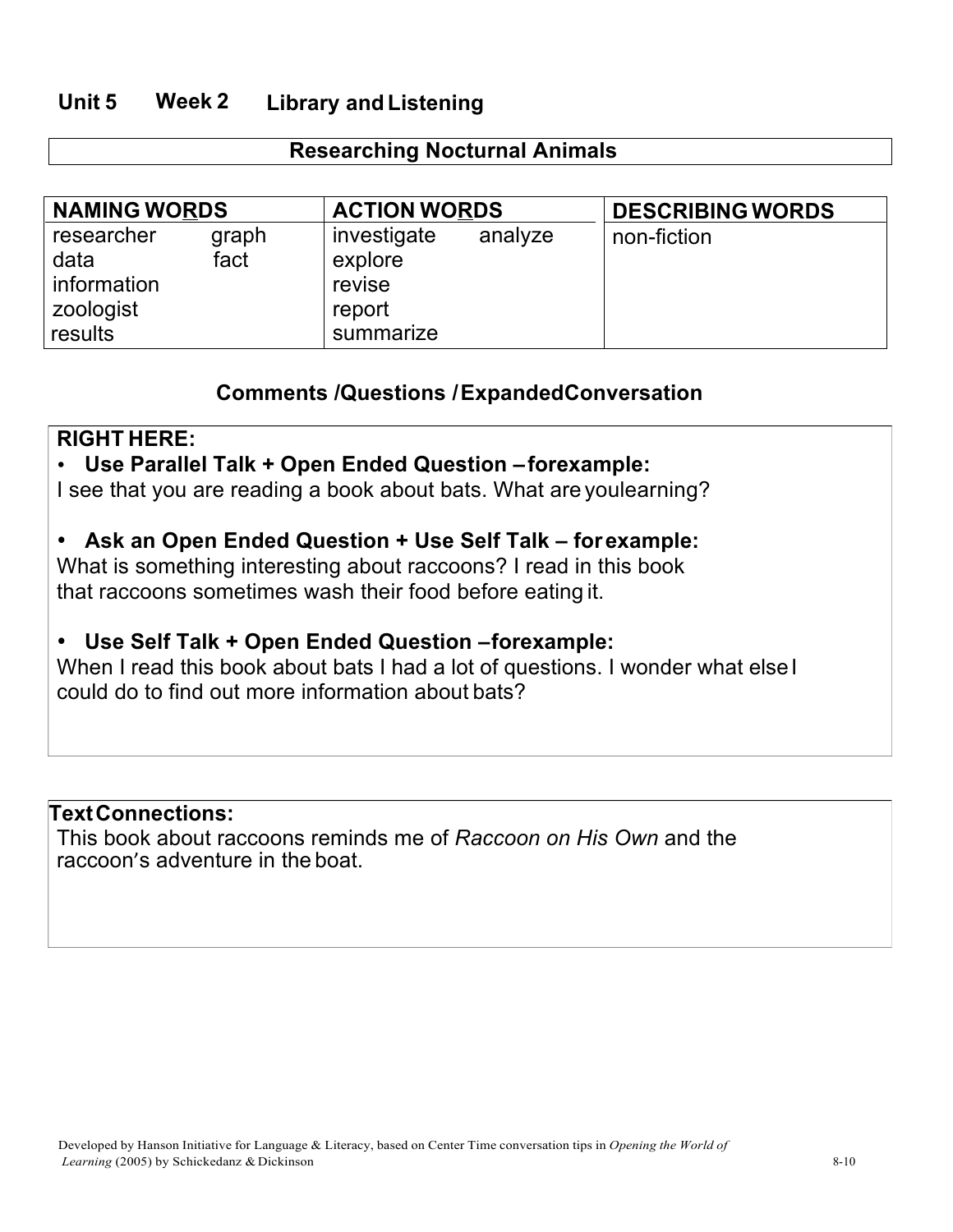## **Unit 5 Week 1 Art Studio**

#### **Black, White, and Gray Illustrations**

| <b>NAMING WORDS</b> |           | <b>ACTION WORDS</b> | <b>DESCRIBING WORDS</b> |
|---------------------|-----------|---------------------|-------------------------|
| surface             | media     | describe            | light                   |
| image               | painting  | adhere              | bright                  |
| light               | sculpture | collaborate         | dark                    |
| illustration        | tint      | sketch              | dull                    |
| shade               |           |                     |                         |

### **Comments / Questions / Expanded Conversation**

### **RIGHT HERE:**

### • **Use Parallel talk + Forced Choice Questions – for example:**

First, you sketched a design and then you gathered materials from Beautiful Stuff. Should I sketch a plan first to start my illustration?

• **Use Self talk with a Focus on Morphological Word Endings** (regular past tense) **:**

I sketched my illustration and then I painted it on a piece of paper. Then, I decorat**ed** it with beautiful stuff. What did you do?

#### **CONNECT TO TEXT: (focus on syntax and social skills)**

In the book, *Play With Me*, the little girl asked the animals, "Will you play with me?" Let's invite a new friend to come play at the Art Studio. Let's go ask Takia, "Will you play with us? Will you create illustrations with us?"

## **NON-IMMEDIATE EVENTS:**

I like to create illustrations at home. Sometimes I paint, and sometimes I draw or sketch with pencils. I might use black and white, but sometimes I use a variety of different colors. Do you ever draw or sketch or paint at home?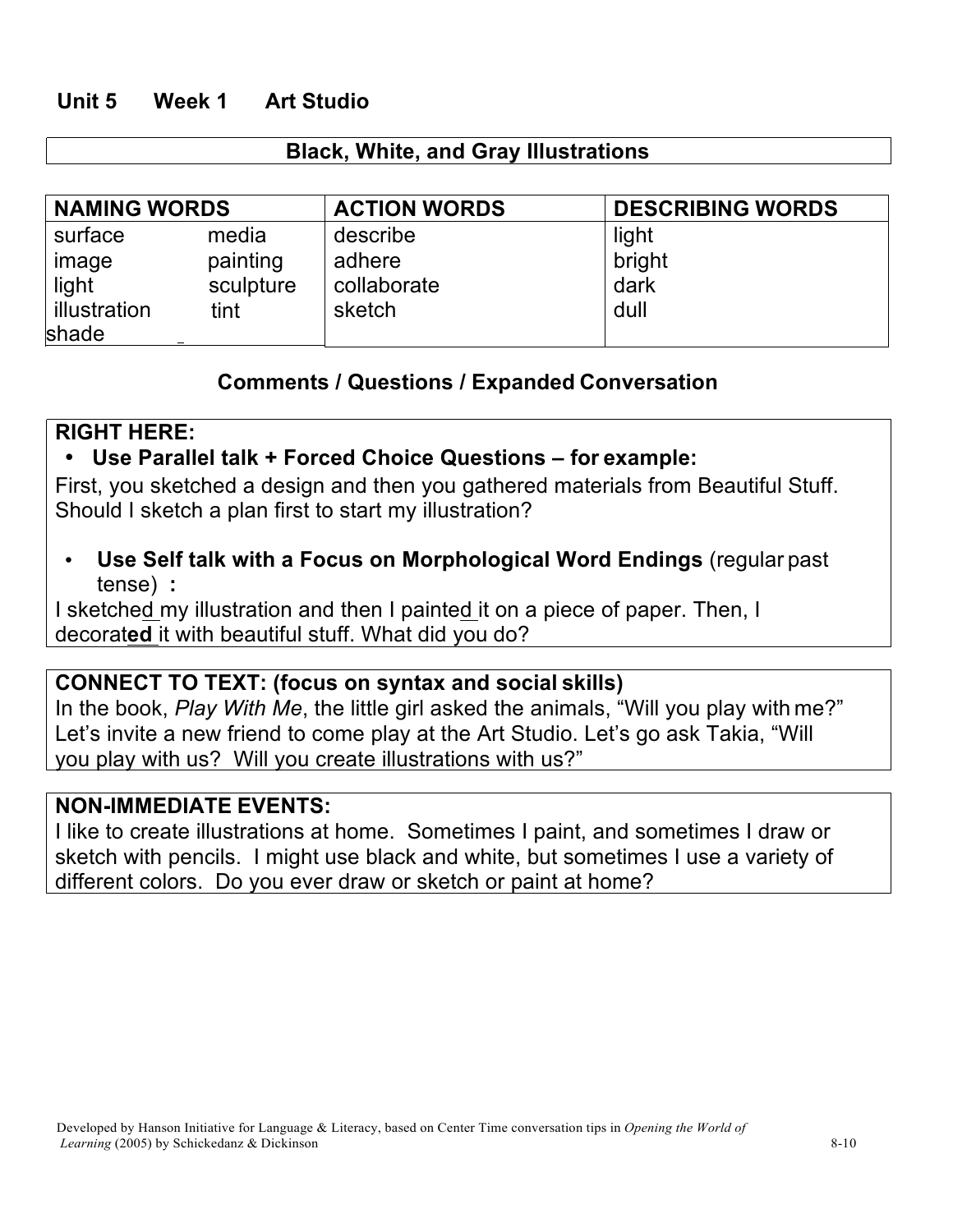## **Unit 5 Week 1 Art Area/Table**

## **Reflective Collages**

| <b>NAMING WORDS</b>        | <b>ACTION WORDS</b> |            | <b>DESCRIBING WORDS</b> |                |
|----------------------------|---------------------|------------|-------------------------|----------------|
| foil<br>collage            | attach              | secure     | shiny                   | dull           |
| masking tape               | paste               | tape       | crumpled                | flat           |
| type of paper (reflective, | crush               | smooth-out | aluminum                | reflective     |
| non-reflective, tissue,    | create              | glue       | dull                    | non-reflective |
| construction)              | design              | decorate   | creative                | innovative     |

## **Comments / Questions / Expanded Conversation**

#### **RIGHT HERE:**

#### • **Use Self talk + Open ended Questions – for example:**

I created a reflective design in the center of my collage with the foil. Look at my reflection. What kind of design did you make in your collage? Let's look at your reflection in your collage.

## • **Expand Children's Comments:**

Child: Mine is shiny. Teacher: Yes. The paper in your collage is shiny and reflective.

#### **CONNECT TO TEXT:**

The little girl in the book, *Play With Me,* looked in the pond and saw reflections. What animals did she see reflected there?

#### **NON-IMMEDIATE EVENTS:**

I am going to hang my collage on my refrigerator at home. I am going to have my friends look for their reflections in my collage. Where are you going to hang your collage? Who would you like to have look for their reflections in your collage?